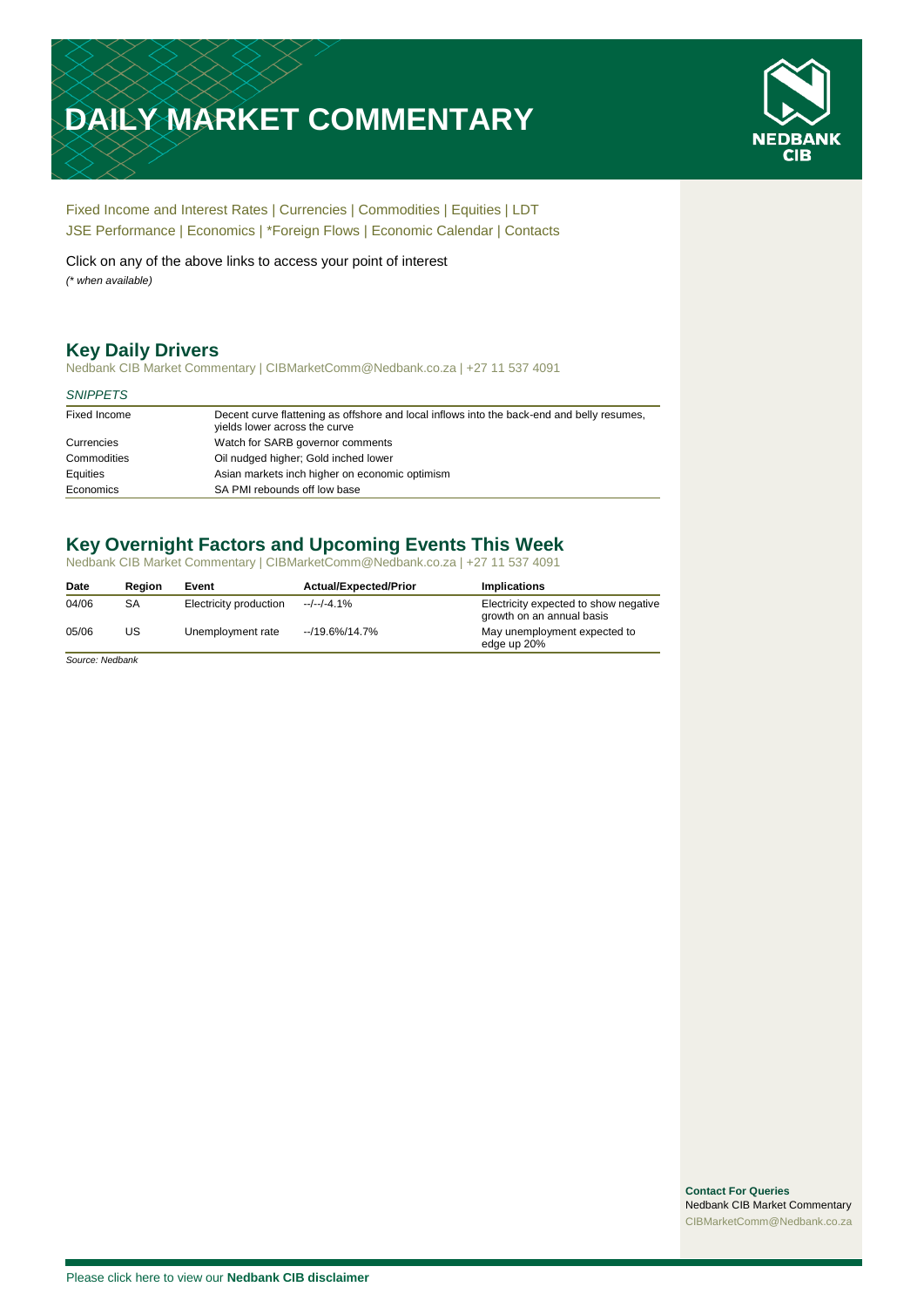#### <span id="page-1-0"></span>**Fixed Income and Interest Rates**

Bond flow sales |+2711 535 4021 | Corporate Money Markets | +2711 535 4007 | Business Bank Money Markets | +2711 535 4006

|                                 |            | Δ       | Δ                | Δ          | Δ         | <b>MTD</b> trend |
|---------------------------------|------------|---------|------------------|------------|-----------|------------------|
| <b>Bonds</b>                    | Last price | 1d      | <b>MTD</b>       | <b>YTD</b> | 12Month   |                  |
|                                 | %          | bps     | bps              | bps        | bps       |                  |
| R208-0.8 yrs                    | 3.53       | $-0.05$ | 1.85             | $-321.45$  | $-305.55$ | Φ                |
| R186-6.6 yrs                    | 7.50       | $-0.10$ | $-14.80$         | $-74.60$   | $-96.60$  | ψ                |
| R2030-9.7 yrs                   | 8.76       | $-0.60$ | $-13.80$         | $-26.10$   | $-35.60$  | ψ                |
| R2048-27.7 yrs                  | 10.82      | $-0.26$ | $-10.26$         | 73.84      | 103.34    | ψ                |
| US 10 yr                        | 0.66       | 0.16    | 0.82             | $-125.77$  | $-146.39$ | φ                |
| <b>UK 10 yr</b>                 | 0.23       | 4.70    | 4.70             | $-59.10$   | $-65.50$  | φ                |
| German 10 yr                    | $-0.40$    | 4.50    | 4.50             | $-21.70$   | $-20.00$  | φ                |
| Japan 10 yr                     | 0.01       | $-0.80$ | 0.10             | 1.70       | 10.00     | φ                |
|                                 |            | Δ       | Δ                | Δ          | Δ         | <b>MTD</b> trend |
| <b>Money Market</b>             | Last price | 1d      | <b>MTD</b>       | <b>YTD</b> | 12Month   |                  |
|                                 | %          | bps     | bps              | bps        | bps       |                  |
| SA reporate                     | 3.75       | 0.00    | 0.00             | $-275.00$  | $-300.00$ | ۰                |
| SA prime rate                   | 7.25       | 0.00    | 0.00             | $-275.00$  | $-300.00$ | ۰                |
| SA CPI (MTD = previous month)   | 4.10       |         | $-50.00$         | 10.00      | $-40.00$  | ψ                |
| SA 3m JIBAR                     | 3.99       | $-1.60$ | $-1.60$          | $-280.80$  | $-312.50$ | ψ                |
| SA 3m NCD                       | 3.98       | $-2.50$ | $-2.50$          | $-285.00$  | $-316.25$ | ψ                |
| SA 6m NCD                       | 4.35       | $-2.50$ | $-7.50$          | $-297.50$  | $-325.00$ | ψ                |
| SA 12m NCD                      | 4.68       | $-5.00$ | $-8.75$          | $-295.00$  | $-325.00$ | ψ                |
| US 3m LIBOR                     | 0.34       | $-0.69$ | $-0.69$          | $-157.13$  | $-216.54$ | ψ                |
| UK 3m LIBOR                     | 0.21       | $-1.51$ | $-1.51$          | $-57.90$   | $-58.33$  | ψ                |
| Japan 3m LIBOR                  | $-0.04$    | $-0.10$ | $-0.10$          | 0.55       | 1.88      | ψ                |
| Source: Bloomberg & Nedbank CIB | Time       |         | 2020/06/02 08:03 |            |           |                  |

| <b>FRAs and Swaps</b>            | Last price | Δ<br>1d        | Δ<br><b>MTD</b> | Δ<br><b>YTD</b> | Δ<br>12Month | <b>MTD</b> trend |
|----------------------------------|------------|----------------|-----------------|-----------------|--------------|------------------|
|                                  | %          | bps            | bps             | bps             | bps          |                  |
| 3X6 FRA                          | 3.73       | $-3.50$        | $-3.50$         | $-288.00$       | $-322.00$    | ψ                |
| 6X9 FRA                          | 3.66       | 0.00           | 4.00            | 3.00            | 4.00         | φ                |
| <b>9X12 FRA</b>                  | 3.79       | 1.00           | $-1.00$         | $-270.00$       | $-297.00$    | ψ                |
| 18X21 FRA                        | 4.44       | 0.00           | $-8.00$         | $-213.50$       | $-245.00$    | Ů                |
| SA 2yr Swap                      | 4.05       | $-0.40$        | $-6.00$         | $-253.50$       | $-282.50$    | ψ                |
| SA 3yr Swap                      | 4.39       | $-3.50$        | $-9.00$         | $-228.00$       | $-256.50$    | Ů                |
| SA 5yr Swap                      | 5.30       | 2.00           | $-3.50$         | $-165.00$       | $-189.00$    | ψ                |
| SA 10yr Swap                     | 7.05       | 1.00           | $-4.00$         | $-63.00$        | $-75.00$     | ψ                |
| SA 15yr Swap                     | 7.75       | $-4.00$        | $-4.00$         | $-31.00$        | $-32.50$     | ψ                |
|                                  |            | Δ              | Δ               | Δ               | Δ            | <b>MTD</b> trend |
| <b>Spreads</b>                   | Last price | 1 <sub>d</sub> | <b>MTD</b>      | <b>YTD</b>      | 12Month      |                  |
|                                  |            |                |                 |                 |              |                  |
|                                  | %          | bps            | bps             | bps             | bps          |                  |
| 2v10v                            | $-3.00$    | $-1.40$        | $-2.00$         | $-190.50$       | $-207.50$    | Ů                |
| 3v10v                            | $-2.66$    | $-4.50$        | $-5.00$         | $-165.00$       | $-181.50$    | ψ                |
| R2030-R208                       | 5.23       | $-0.55$        | $-15.65$        | 295.35          | 269.95       | ψ                |
| R2048-R2030                      | 2.06       | 0.35           | 3.55            | 99.95           | 138.95       | φ                |
| 5y-R2030                         | $-3.46$    | 2.60           | 10.30           | $-138.90$       | $-153.40$    | Φ                |
| 10y-R2030                        | $-1.71$    | 1.60           | 9.80            | $-36.90$        | $-39.40$     | Φ                |
| 15y-R2030                        | $-1.01$    | $-3.40$        | 9.80            | $-4.90$         | 3.10         | φ                |
| SA 5yr CDS spread - basis points | 339.53     | $-1.65$        | $-11.70$        | 177.91          | 136.90       | ψ                |

#### **US 10 Year Yield SA 10 Year Yield**



*Source: Bloomberg, Nedbank Source: Bloomberg, Nedbank*

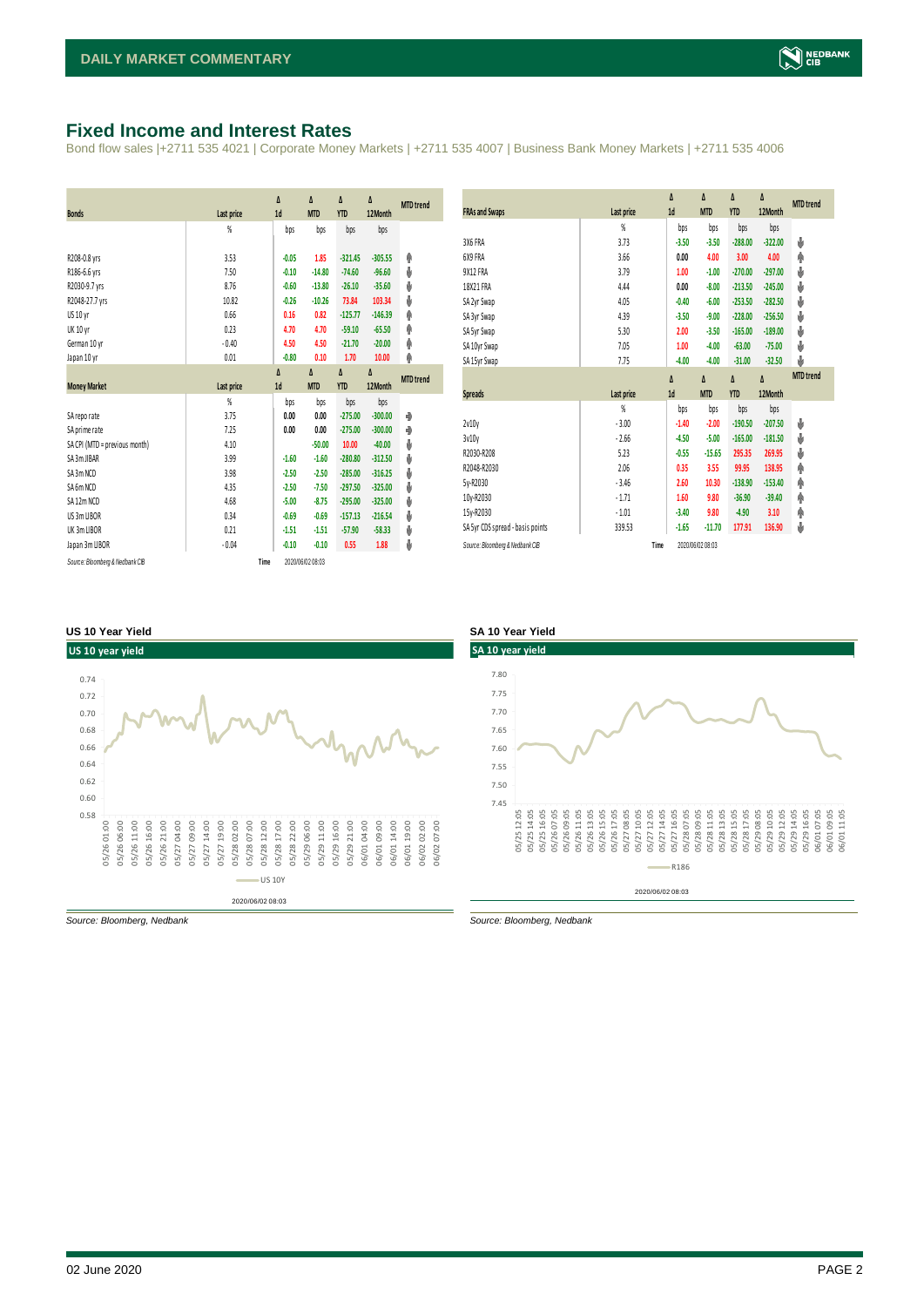

#### <span id="page-2-0"></span>**Currencies**

Business Banking FX | +27 11 535 4003 | Corporate FX | +2711 535 4002 | Institutional FX | +2711 535 4005

- On Monday, the local session got underway with the rand trading in the mid-17.40s. The opening levels initially proved attractive to USD buyers, and this saw the local unit trade to a weakest level of 17.5950 on the day; thereafter, the rand posted steady gains to reach a best level of 17.3260, closing the day trading at 17.4050. Activity in the overnight sessions was muted, with the rand continuing to trade marginally firmer. Currently, it trades at 17.3800, the EURZAR is trading at 19.3475 and the GBPZAR is trading at 21.7150.
- The international markets had a mixed session, with the EURUSD holding steady above the 1.1100 level; this morning, it currently trades at 1.1135, basically unchanged from the local open yesterday. The GBPUSD had a robust session, trading steadily firmer on the day, reaching a high of 1.2488; this morning, it currently trades at 1.2495. Gold held steady for much of the session, ending the day at 1,740.50; this morning, it has drifted to currently trade at 1,737.50.
- There are no meaningful data releases today; from the UK, we have mortgage approvals, and from the US, we have vehicle sales.
- The foreign exchange markets continue to trade cautiously despite the prevalent global tensions. Locally, the easing of the lockdown restrictions provide hope of the start of an economic recovery. In Europe, the Brexit negotiations continue and in the US, the ongoing civil unrest has the president threatening the use of the military.
- Possible trading range for the rand today: 17.1500 to 17.6500

| <b>Majors</b>                   | Last price | $X\Delta$<br>$-1d$ | $X\Lambda$<br><b>MTD</b> | $X\Lambda$<br><b>YTD</b> | $% \Delta$<br>12Month | <b>MTD</b> trend | <b>USD trend</b>    |
|---------------------------------|------------|--------------------|--------------------------|--------------------------|-----------------------|------------------|---------------------|
| GBPUSD                          | 1.25       | 0.30               | 1.30                     | $-5.73$                  | $-1.04$               | Φ                | <b>USD</b> weakness |
| <b>EURUSD</b>                   | 1.11       | 0.04               | 0.30                     | $-0.85$                  | $-0.73$               | Φ                | <b>USD</b> weakness |
| <b>USDJPY</b>                   | 107.70     | 0.11               | ₹<br>$-0.12$             | 0.82                     | F<br>$-0.53$          | O                | <b>USD</b> weakness |
| <b>USDAUD</b>                   | 1.47       | $-0.29$            | $-1.95$                  | 3.28                     | 2.28                  | ۵                | <b>USD</b> weakness |
|                                 |            | X <sub>A</sub>     | X <sub>A</sub>           | $X\Lambda$               | $% \Delta$            | <b>MTD</b> trend | <b>ZAR trend</b>    |
| <b>Rand crosses</b>             | Last price | $-1d$              | <b>MTD</b>               | <b>YTD</b>               | 12 Month              |                  |                     |
| <b>USDZAR</b>                   | 17.38      | $-0.22$            | $-0.95$                  | 19.59                    | 16.64                 | ŵ                | ZAR strength        |
| GBPZAR                          | 21.73      | 0.08               | 0.26                     | 14.68                    | 15.74                 | Φ                | ZAR weakness        |
| EURZAR                          | 19.35      | $-0.19$            | $-0.63$                  | 18.90                    | 16.03                 | O                | ZAR strength        |
| AUDZAR                          | 11.82      | 0.06               | 1.01                     | 16.97                    | 14.74                 | Φ                | ZAR weakness        |
| ZARJPY                          | 6.20       | 0.35               | 0.81                     | $-25.31$                 | $-20.60$              | Φ                | ZAR strength        |
|                                 |            | X <sub>A</sub>     | $X\Lambda$               | $\%$ $\Lambda$           | $% \Delta$            | <b>MTD</b> trend | <b>ZAR trend</b>    |
| <b>African FX</b>               | Last price | $-1d$              | <b>MTD</b>               | <b>YTD</b>               | 12 Month              |                  |                     |
| ZARMWK (Malawian kwacha)        | 42.46      | 0.86               | 1.33                     | $-23.48$                 | $-21.41$              | Φ                | ZAR strength        |
| ZARBWP (Botswana pula)          | 0.68       | 0.21               | 1.00                     | $-11.33$                 | $-9.19$               | Φ                | ZAR strength        |
| ZARKES (Kenyan shilling)        | 6.14       | 0.16               | 0.91                     | $-18.08$                 | $-13.85$              | Φ                | ZAR strength        |
| ZARMUR (Mauritian rupee)        | 2.31       | $-0.03$            | 0.53                     | $-12.61$                 | $-6.81$               | Φ                | ZAR strength        |
| ZARNGN (Nigerian naira)         | 22.23      | 0.03               | 0.82                     | $-17.38$                 | $-11.61$              | Φ                | ZAR strength        |
| ZARGHS (Ghanian cedi)           | 0.33       | 0.12               | 0.87                     | $-22.89$                 | $-12.35$              | Φ                | ZAR strength        |
| ZARZMW (Zambian kwacha)         | 1.05       | 0.18               | 0.97                     | 4.69                     | 13.46                 | Φ                | ZAR strength        |
| ZARMZN (Mozambican metical)     | 3.99       | 0.23               | 1.18                     | $-10.48$                 | $-7.59$               | Φ                | ZAR strength        |
|                                 |            | X <sub>A</sub>     | $X\Lambda$               | $X\Lambda$               | %                     | <b>MTD</b> trend | <b>USD trend</b>    |
| <b>Emerging Market FX</b>       | Last price | $-1d$              | <b>MTD</b>               | <b>YTD</b>               | 12 Month              |                  |                     |
| USDBRL (Brazilian Real)         | 5.36       | 0.52               | 0.52                     | 24.98                    | 27.56                 | Φ                | USD strength        |
| <b>USDTRY (Turkish Lira)</b>    | 6.81       | $-0.06$            | $-0.27$                  | 12.57                    | 14.15                 | O                | <b>USD</b> weakness |
| USDMXN (Mexican Peso)           | 22.04      | $-0.16$            | $-0.63$                  | 14.33                    | 10.26                 | O                | <b>USD</b> weakness |
| <b>USDINR</b> (Indian Rupee)    | 75.57      | 0.03               | $-0.07$                  | 5.54                     | 8.34                  | O                | <b>USD</b> weakness |
| <b>USDRUB</b> (Russian Ruble)   | 68.94      | $-0.50$            | $-1.74$                  | 10.00                    | 5.21                  | д                | <b>USD</b> weakness |
| Source: Bloomberg & Nedbank CIB | Time       |                    | 2020/06/02 08:03         |                          |                       |                  |                     |

*\*Please note that the sign on the % change reflects the change on the headline number. The narrative indicates the trend direction over the month. For trade in any of these currencies, contact our FX dealing desks*



<sup>2020/06/02 08:03</sup>  **€/\$ (close, high, low)** \$1.08 \$1.09 \$1.09 \$1.10 \$1.10 \$1.11 \$1.11 \$1.12 \$1.12 05/27 05/28 05/29 06/01 06/02 EURUSD Curncy **- EURUSD HIGH** EURUSD LOW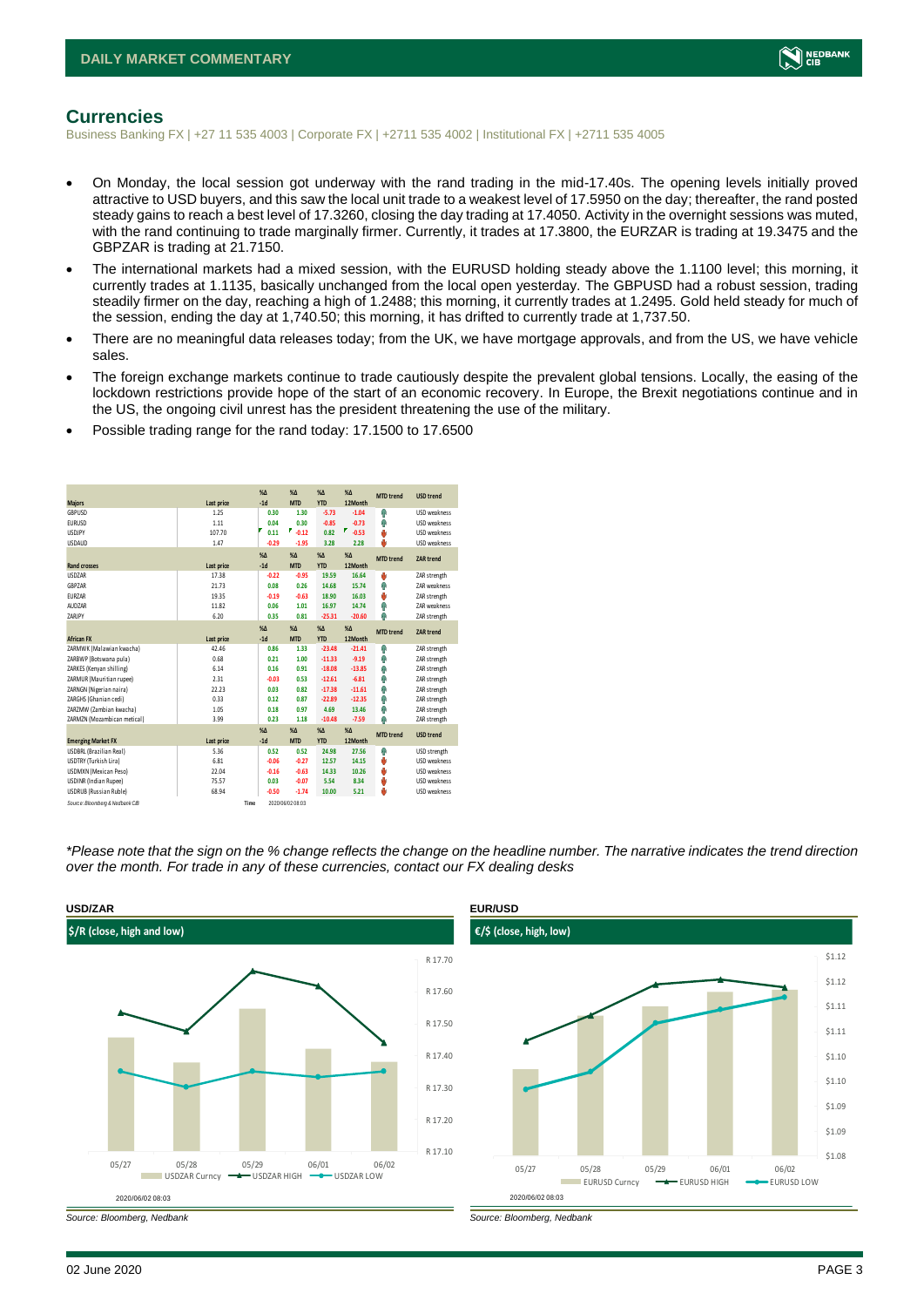

#### <span id="page-3-0"></span>**Commodities**

Nedbank CIB Market Commentary | CIBMarketComm@Nedbank.co.za | +27 11 537 4091| +27 11 535 4038

- Oil nudged higher as the market awaited news on whether OPEC would move to extend the duration of output cuts. Gold prices inched lower on Tuesday on signs of economic recovery as more countries ease lockdown curbs, while protests in the United States, China-U.S. tensions and a weaker dollar, limited losses.
- Base metals inch down in Asia morning trade, retreating from the previous session's moderate gains, despite a gradual reopening of economies in Europe and the U.S., copper's outlook is likely still clouded by the ongoing trade tensions between China and the U.S.

| <b>Commodities</b>              | Last price | $\%$ $\Delta$<br>$-1d$ | $\%$ $\Delta$<br><b>MTD</b> | $\%$ $\Delta$<br><b>YTD</b> | $\%$ $\Delta$<br>12Month | <b>MTD</b> trend |
|---------------------------------|------------|------------------------|-----------------------------|-----------------------------|--------------------------|------------------|
| Brent near future (\$)          | 38.58      | 0.68                   | 9.20                        | $-41.55$                    | $-40.18$                 | φ                |
| WTI crude (\$)                  | 35.63      | 0.54                   | 0.39                        | $-41.65$                    | $-33.40$                 | φ                |
| Gold spot (\$)                  | 1738.63    | $-0.01$                | 0.48                        | 14.17                       | 31.65                    | Φ                |
| Platinum spot (\$)              | 849.05     | $-0.38$                | 1.32                        | $-12.85$                    | 3.31                     | φ                |
| SA white maize spot (R)         | 2423.00    | 0.25                   | 0.25                        | $-6.81$                     | $-18.50$                 | φ                |
| Source: Bloomberg & Nedbank CIB |            | Time                   | 2020/06/02 08:03            |                             |                          |                  |



2020/06/02 08:03

*Source: Bloomberg, Nedbank*





*Source: Bloomberg, Nedbank Source: Bloomberg, Nedbank*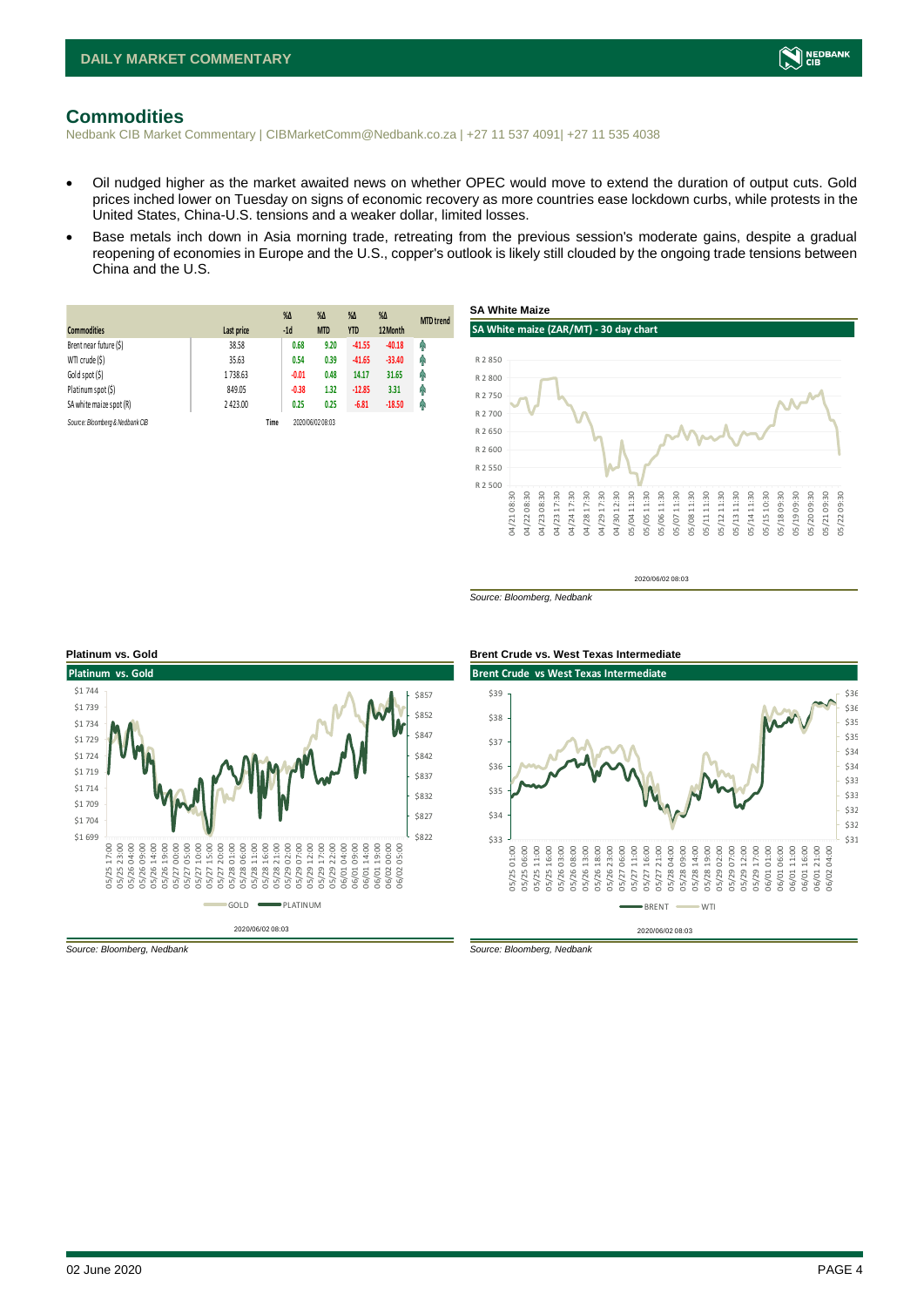#### <span id="page-4-0"></span>**Equities**

Cash equities | +2711 535 4030/31

#### South Africa

- After the initial jump, the Top 40 (+0.9%) retreated and traded sideways.
- Major indices were mixed, with gains in resources and industrials being offset by losses in financials.
- Value traded was R17.3bn, and the rand was hovering around 17.40 to the US dollar at the close.

### UK/Europe

- European markets climbed higher, with the Euro Stoxx 50 closing up +0.9%.
- Markets found solace in lockdown relaxations around the region and positive comments from the US.
- All sub-sectors of the index closed in the black, led by energy, financial and communication stocks.

#### USA

- Major US indices closed higher as positive sentiment increased.
- The Dow closed up  $0.4\%$ , the Nasdaq climbed  $+0.7\%$  and the S&P 500 inched up  $+0.4\%$ .
- The sectors that showed the most strength were real estate, energy and financials.

#### Asia

- Asian markets are trading up this morning, taking the lead from a positive close on Wall Street last night, and the MSCI Asia Pacific ex-Japan is up +0.7%
- The Australian market has been swinging around the unchanged level, with BHP down -0.9%.
- Tencent is currently up +0.6% in Hong Kong.

| <b>Developed Markets</b>        | Last price  |      | $\%$<br>$-1d$ | $\%$ $\Delta$<br><b>MTD</b> | $\%$ $\Delta$<br><b>YTD</b> | $\%$<br>12Month       | 2019<br>Performance % MTD trend |                       |
|---------------------------------|-------------|------|---------------|-----------------------------|-----------------------------|-----------------------|---------------------------------|-----------------------|
| Dow Jones                       | 25 47 5.02  |      | 0.36          | 0.36                        | $-10.73$                    | 2.66                  | 22.34                           | φ                     |
| Nasdaq                          | 9552.05     |      | 0.66          | 0.66                        | 6.46                        | 28.16                 | 35.23                           | φ                     |
| S&P 500                         | 3 0 5 5 .73 |      | 0.38          | 0.38                        | $-5.42$                     | 11.03                 | 28.88                           | φ                     |
| DJ Eurostoxx 50                 | 3077.92     |      | 0.91          | 0.91                        | $-17.82$                    | $-6.17$               | 25.12                           | φ                     |
| DAX                             | 11586.85    |      | $-1.65$       | 0.00                        | $-12.55$                    | $-1.19$               | 25.22                           | Đ                     |
| CAC                             | 4762.78     |      | 1.43          | 1.43                        | $-20.33$                    | $-8.54$               | 26.46                           | φ                     |
| <b>FTSE</b>                     | 6 166.42    |      | 1.48          | 1.48                        | $-18.24$                    | $-13.90$              | 12.00                           | φ                     |
| ASX200                          | 5 846.50    |      | 0.47          | 1.58                        | $-12.53$                    | $-8.60$               | 13.38                           | φ                     |
| Nikkei 225                      | 22 39 7.19  |      | 1.52          | 2.37                        | $-5.32$                     | 8.72                  | 20.93                           | φ                     |
| MSCI World                      | 2 163.93    |      | 0.75          | 0.75                        | $-8.25$                     | 5.75                  | 25.19                           | φ                     |
|                                 |             |      | $\%$          | $\%$ $\Delta$               | $\%$ $\Delta$               | $\sqrt{\Lambda}$      | 2019                            |                       |
| <b>Emerging Markets</b>         | Last price  |      | $-1d$         | <b>MTD</b>                  | <b>YTD</b>                  | 12Month               | Performance %                   | <b>MTD</b> trend      |
| Hang Seng                       | 23 905.19   |      | 0.73          | 4.11                        | $-15.20$                    | $-11.14$              | 9.07                            | φ                     |
| Shanghai                        | 2918.95     |      | 0.12          | 2.33                        | $-4.30$                     | 0.70                  | 23.72                           | φ                     |
| Brazil Bovespa                  | 88 620.10   |      | 1.39          | 1.39                        | $-23.37$                    | $-8.67$               | 27.07                           | φ                     |
| India - NSE                     | 33 557.71   |      | 0.76          | 3.50                        | $-18.66$                    | $-15.50$              | 14.38                           | φ                     |
| Russia Micex                    | 2750.24     |      | 0.56          | 0.56                        | $-9.71$                     | 3.19                  | 28.21                           | φ                     |
| <b>MSCI Emerging</b>            | 951.48      |      | 2.27          | 2.27                        | $-14.64$                    | $-4.66$               | 15.38                           | φ                     |
|                                 |             |      | $\%$          | $\sqrt{\Lambda}$            | %                           | F<br>$\sqrt{\Lambda}$ | 2019                            | Π<br><b>MTD</b> trend |
| <b>SA Indices</b>               | Last price  |      | $-1d$         | <b>MTD</b>                  | <b>YTD</b>                  | 12Month               | Performance %                   |                       |
| <b>ISE All Share</b>            | 50 929.59   |      | 0.88          | 0.88                        | $-10.78$                    | $-8.48$               | 8.24                            | Ą                     |
| Top 40                          | 46 950.12   |      | 0.87          | 0.87                        | $-7.61$                     | $-5.32$               | 8.75                            | φ                     |
| Resi 10                         | 47 679.21   |      | 0.97          | 0.97                        | $-3.21$                     | 9.64                  | 20.01                           | φ                     |
| Indi 25                         | 70544.69    |      | 1.15          | 1.15                        | 1.79                        | 2.41                  | 8.82                            | Ŷ                     |
| Fini 15                         | 9657.22     |      | $-0.74$       | $-0.74$                     | $-38.39$                    | -42.38                | $-4.30$                         | Ů                     |
| Source: Bloomberg & Nedbank CIB |             | Time |               | 2020/06/02 08:03            |                             |                       |                                 |                       |





*Source: Bloomberg, Nedbank*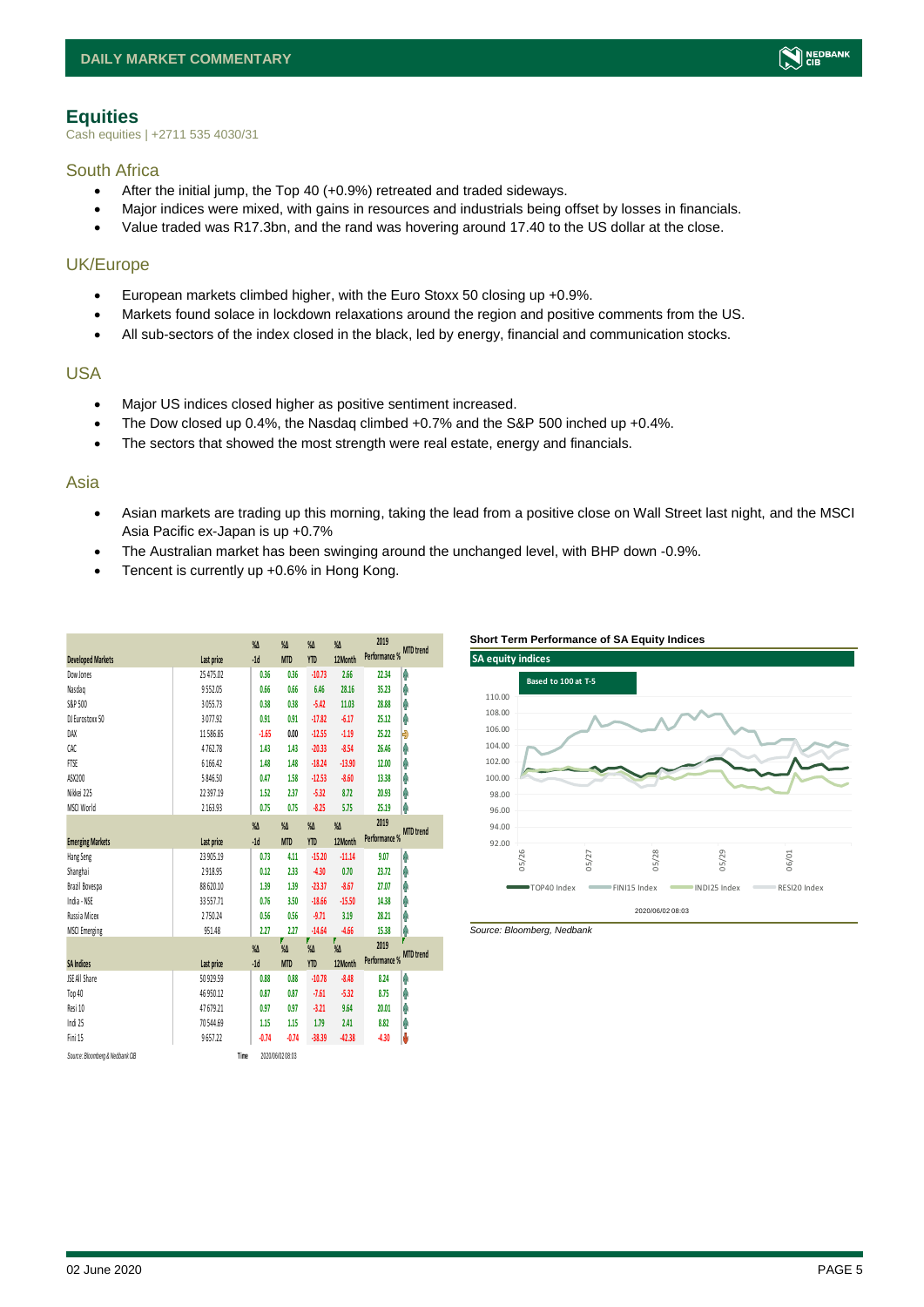#### <span id="page-5-0"></span>**Last Day To Trade**

Susan Correia | Scorreia@Nedbankcapital.co.za | +27 11 295 8227

| <b>SHARE CODE</b> | <b>SHARE NAME</b>         | <b>DIVIDEND / INTEREST RATE</b>                     |
|-------------------|---------------------------|-----------------------------------------------------|
| 2 June 2020       |                           |                                                     |
| AEL               | Allied Electronics Corp A | dividend @ 26cps                                    |
| <b>CTK</b>        | Cartrack Holdings Ltd     | dividend $@$ 54cps                                  |
| <b>OAS</b>        | Oasis Crescent Prop Fund  | dividend @ 48.75440 cps or 2.24611 new per 100 held |
| <b>SEA</b>        | Spear REIT Ltd            | dividend $@$ 47.01759 cps                           |

*Source: JSE*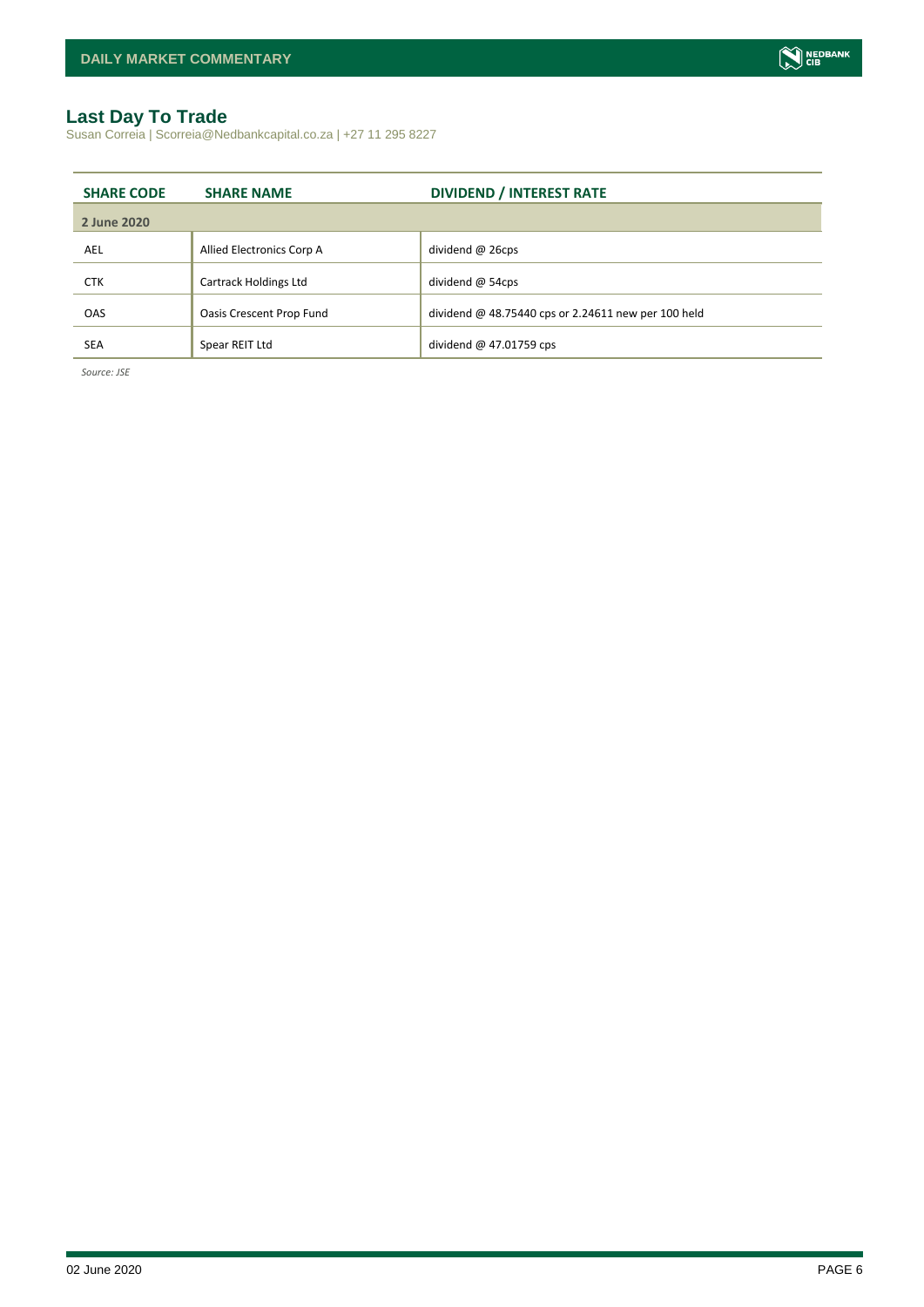#### <span id="page-6-0"></span>**JSE Performance**

Nedbank CIB Market Commentary | CIBMarketComm@Nedbank.co.za | +27 11 537 4091

|                                    |            | %Δ      | %Δ         | $\%$       | %Δ       | 2019          | <b>MTD</b> trend |
|------------------------------------|------------|---------|------------|------------|----------|---------------|------------------|
| Top40 constituents                 | Last price | $-1d$   | <b>MTD</b> | <b>YTD</b> | 12Month  | Performance % |                  |
| ABG: Absa Group Ltd                | 79.51      | $-2.08$ | $-2.08$    | $-46.74$   | $-52.95$ | $-7.74$       | ψ                |
| AGL: Anglo American Plc            | 368.01     | 0.67    | 0.67       | $-7.73$    | 5.70     | 23.76         | φ                |
| AMS: Anglo American Platinum Ltd   | 1 106.62   | $-0.30$ | $-0.30$    | $-13.49$   | 54.34    | 143.03        | V                |
| ANG: Anglogold Ashanti Ltd         | 426.00     | 0.35    | 0.35       | 34.60      | 118.82   | 74.14         | Ą                |
| APN : Aspen Pharmacare Holdings Lt | 140.75     | 0.77    | 0.77       | 18.06      | 43.71    | $-11.57$      | φ                |
| BHP: Bhp Group Plc                 | 346.32     | 0.66    | 0.66       | 5.02       | 5.65     | 8.56          | Ą                |
| BID: Bid Corp Ltd                  | 245.64     | $-0.27$ | $-0.27$    | $-25.61$   | $-19.28$ | 24.61         | V                |
| BTI: British American Tobacco Plc  | 696.58     | 0.46    | 0.46       | 16.61      | 37.39    | 27.29         | Ą                |
| BVT: Bidvest Group Ltd             | 143.00     | $-5.83$ | $-5.83$    | $-30.17$   | $-30.95$ | $-1.01$       | V                |
| CFR : Financiere Richemont-Dep Rec | 103.11     | 0.96    | 0.96       | $-5.86$    | $-3.11$  | 16.96         | Ą                |
| CLS : Clicks Group Ltd             | 228.54     | $-1.81$ | $-1.81$    | $-10.93$   | 19.86    | 34.02         | V                |
| CPI: Capitec Bank Holdings Ltd     | 871.23     | 3.01    | 3.01       | $-39.76$   | $-33.96$ | 29.35         | Ą                |
| DSY: Discovery Ltd                 | 98.13      | $-0.12$ | $-0.12$    | $-18.65$   | $-29.27$ | $-24.51$      | V                |
| FSR: Firstrand Ltd                 | 40.31      | 0.45    | 0.45       | $-35.81$   | $-39.75$ | $-4.21$       | Ą                |
| GFI: Gold Fields Ltd               | 135.78     | $-0.96$ | $-0.96$    | 41.63      | 107.49   | 94.30         | V                |
| GRT: Growthpoint Properties Ltd    | 12.16      | $-2.56$ | $-2.56$    | $-45.00$   | $-49.73$ | $-5.11$       | V                |
| IMP: Impala Platinum Holdings Ltd  | 120.22     | 2.68    | 2.68       | $-16.23$   | 107.28   | 291.28        | Ą                |
| INL: Investec Ltd                  | 30.31      | $-0.33$ | $-0.33$    | $-48.57$   | $-50.21$ | 5.01          | V                |
| INP: Invested Plc                  | 31.79      | 1.73    | 1.73       | $-51.64$   | $-53.12$ | 2.89          | Ą                |
| MCG: Multichoice Group Ltd         | 87.00      | 0.57    | 0.57       | $-25.32$   | $-28.62$ |               | φ                |
| MNP: Mondi Plc                     | 330.20     | 0.70    | 0.70       | 1.20       | 10.54    | 7.31          | Ą                |
| MRP: Mr Price Group Ltd            | 128.38     | $-1.25$ | $-1.25$    | $-29.65$   | $-34.88$ | $-25.86$      | V                |
| MTN: Mtn Group Ltd                 | 54.00      | 0.19    | 0.19       | $-34.54$   | $-47.39$ | $-7.31$       | Ą                |
| NED: Nedbank Group Ltd             | 97.24      | $-1.56$ | $-1.56$    | $-54.62$   | $-62.89$ | $-21.99$      | V                |
| NHM: Northam Platinum Ltd          | 109.40     | $-0.20$ | $-0.20$    | $-11.50$   | 94.28    | 185.76        | V                |
| NPN : Naspers Ltd-N Shs            | 2850.00    | 2.21    | 2.21       | 24.41      | 27.45    | 19.65         | φ                |
| NRP : Nepi Rockcastle Plc          | 87.75      | $-1.96$ | $-1.96$    | $-29.14$   | $-28.69$ | 9.58          | V                |
| OMU: Old Mutual Ltd                | 11.07      | $-1.42$ | $-1.42$    | $-43.69$   | $-47.39$ | $-12.23$      | V                |
| PRX: Prosus Nv                     | 1467.46    | 3.01    | 3.01       | 39.23      |          |               | φ                |
| RDF : Redefine Properties Ltd      | 2.04       | 6.25    | 6.25       | $-73.02$   | $-77.51$ | $-21.82$      | φ                |
| REM : Remgro Ltd                   | 137.61     | $-0.97$ | $-0.97$    | $-29.43$   | $-25.68$ | 0.13          | V                |
| RMH: Rmb Holdings Ltd              | 53.33      | 0.70    | 0.70       | $-33.70$   | $-35.26$ | 1.95          | f                |
| RNI : Reinet Investments Sca       | 287.16     | 4.42    | 4.42       | 3.48       | 24.31    | 27.03         | φ                |
| SBK: Standard Bank Group Ltd       | 96.50      | $-5.03$ | $-5.03$    | $-42.67$   | $-51.45$ | $-5.87$       | V                |
| SHP: Shoprite Holdings Ltd         | 103.34     | $-0.13$ | $-0.13$    | $-17.93$   | $-39.92$ | $-33.78$      | V                |
| SLM : Sanlam Ltd                   | 56.67      | 0.18    | 0.18       | $-28.36$   | $-25.59$ | $-0.88$       | φ                |
| SOL: Sasol Ltd                     | 101.00     | 11.60   | 11.60      | $-66.72$   | $-72.45$ | $-28.59$      | φ                |
| SPP: Spar Group Limited/The        | 176.33     | 0.65    | 0.65       | $-10.72$   | $-7.92$  | $-4.81$       | φ                |
| SSW : Sibanye Stillwater Ltd       | 33.48      | 3.43    | 3.43       | $-6.71$    | 143.31   | 258.18        | φ                |
| VOD: Vodacom Group Ltd             | 127.50     | 1.01    | 1.01       | 10.58      | 7.83     | $-12.65$      | φ                |
| WHL: Woolworths Holdings Ltd       | 28.75      | $-0.59$ | $-0.59$    | $-40.84$   | $-37.16$ | $-11.78$      | V                |
|                                    |            |         |            |            |          |               |                  |

 $Source: Bloomberg & Nedbank CB$ 

2020/06/02 08:03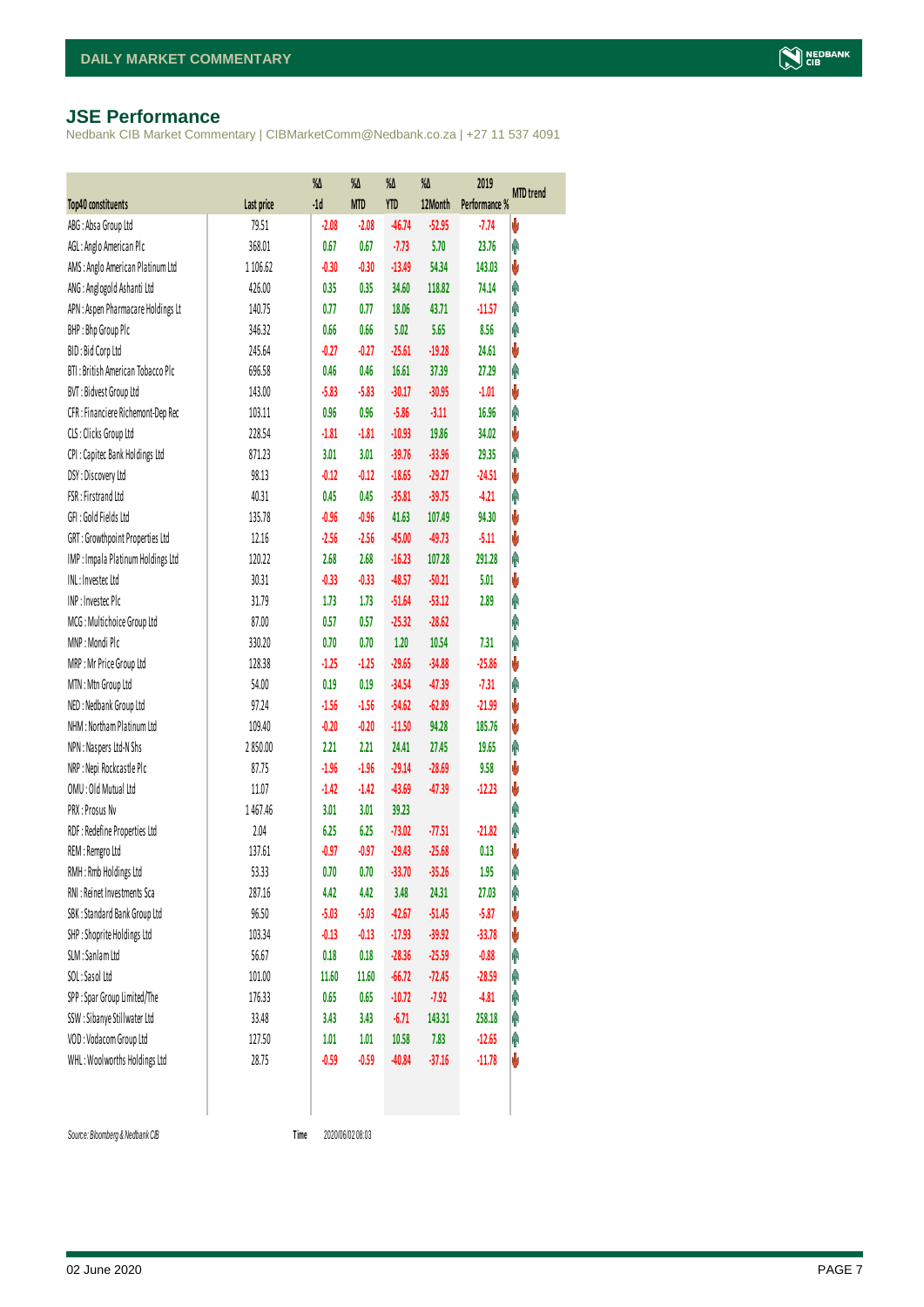

#### <span id="page-7-0"></span>**Economics**

Nedbank CIB Market Commentary | CIBMarketComm@Nedbank.co.za | +27 11 537 4091

#### SA

The BER manufacturing PMI for May showed a modest improvement in May as many factories resumed production off a very low base in April when the country faced level 5 lockdown restrictions. The index rose to 50.2 points in May, from 46.1 in April, better then consensus of 46.5.

Business activity rose sharply as more factories were allowed to operate, albeit at reduced capacity. However what is quite concerning is the fact that most purchasing managers indicated that even though they were able to ramp up production after virtually zero output in April, there was not sufficient demand to warrant this increase in production.

With the easing of lockdown restriction in June, allowing sales of all products apart from tobacco, this may allow a drawdown of these inventories. Importantly, June will be the first month of the current crisis allowing most product sales – this will provide some indication of the impact of the crisis on the SA consumer. Amongst the PMI subcomponents, employment remained close to an all-time low, while new sales orders remained similarly downbeat in May.

The rise in the PMI in May will likely reflect a similar uptick in manufacturing output growth. One quirk remains however – slower supplier deliveries adds positively towards the headline PMI because deliveries tend to slow down when there is excess demand. In both April and May, supply chain disruptions caused ongoing delivery slowdowns. Overall, the manufacturing industry is highly dependent on a recovery in global and local demand – the industry will likely remain in the doldrums for some time, operating below full capacity.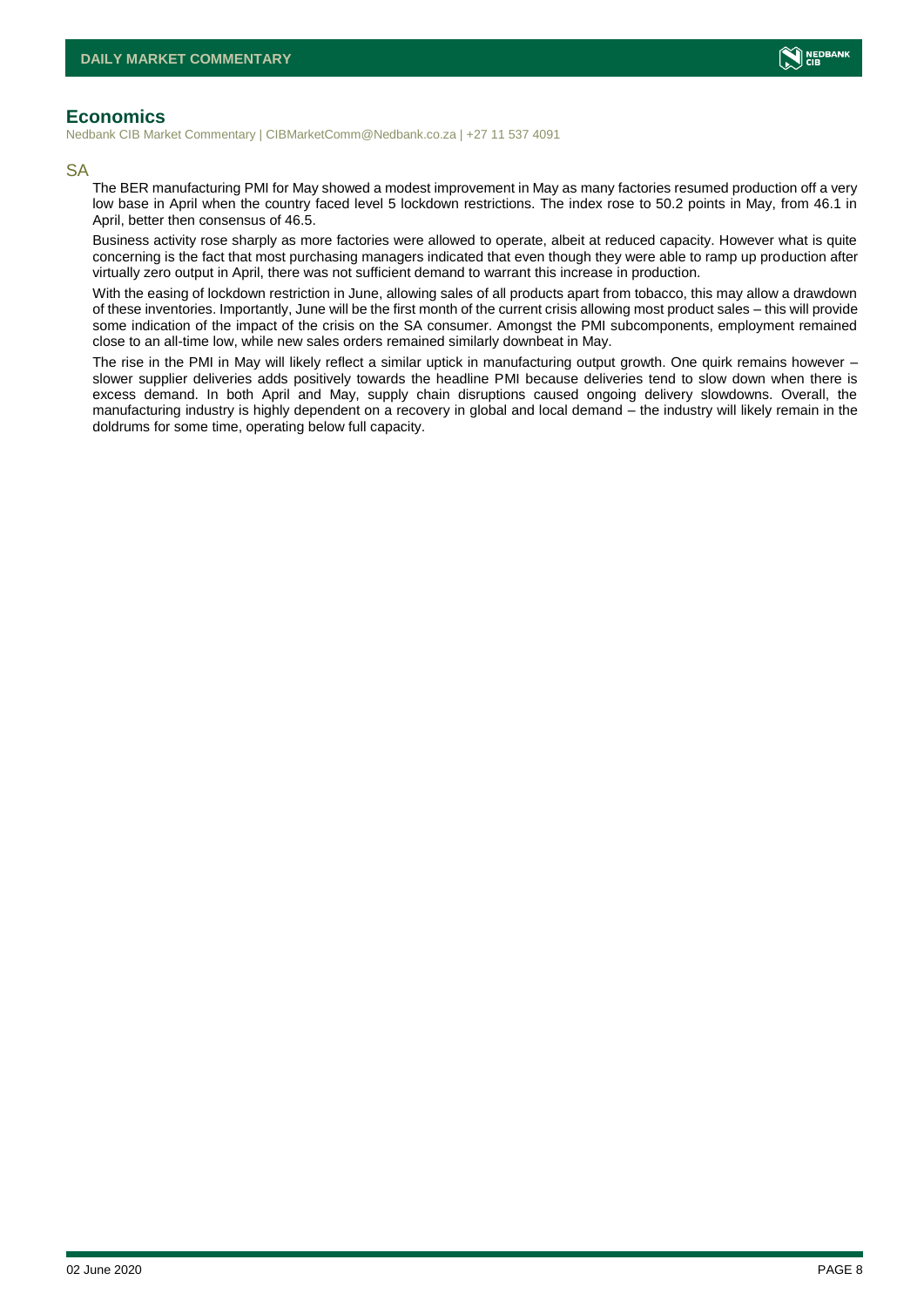### <span id="page-8-0"></span>**Foreign Flows**

Nedbank CIB Market Commentary | CIBMarketComm@Nedbank.co.za | +27 11 537 4091

| Foreign flows (bn)                  | <b>Week to 29 May 2020</b> | Month to 29 May 2020 | <b>Year to 29 May 2020</b> |
|-------------------------------------|----------------------------|----------------------|----------------------------|
| Foreign flows into SA equity market | $-R$ 12.820                | $-R$ 12.481          | -R 127.414                 |
| Foreign flows into SA bond market   | R 1.622                    | $-R$ 4.592           | $-R$ 21.147                |
| Total foreign flows                 | $-R$ 11.198                | -R 17.074            | -R 148.561                 |
| Source: Bloomberg                   | 2020/06/02 08:03           |                      |                            |



# **Net Foreign Flows: Bonds (R'000)**  2020/06/02 08:03 -R 400 000 -R 200 000 R 0 R 200 000 R 400 000 R 600 000 R 800 000 R 1 000 000 05/25 05/26 05/27 05/28 05/29 SABO INDEX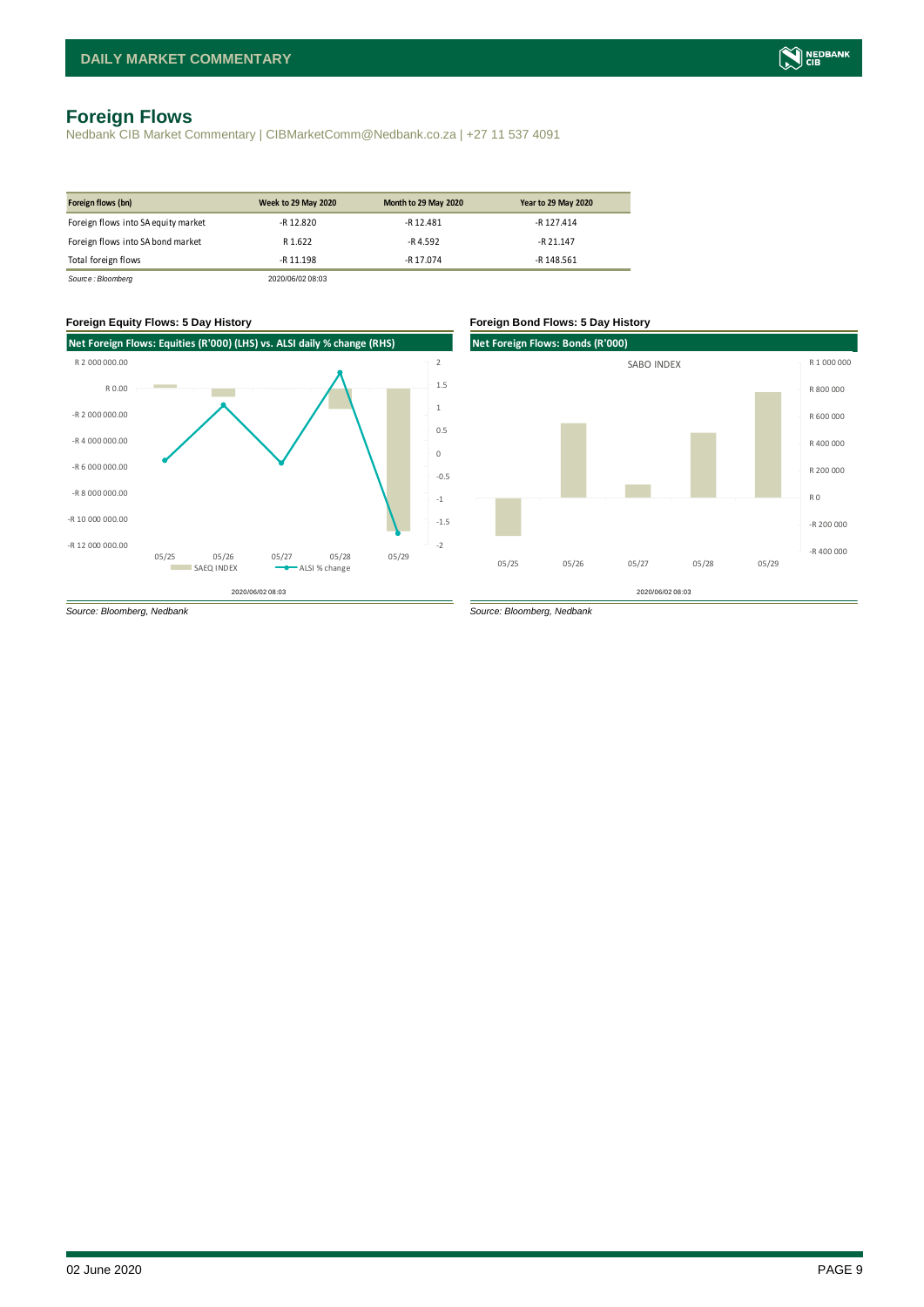#### <span id="page-9-0"></span>**Economic Calendar**

Nedbank CIB Market Commentary | CIBMarketComm@Nedbank.co.za | +27 11 537 4091

|                   | Country                                                                                 | Event                                | Period           | Survey     | Actual                   | Prior      | Revised |
|-------------------|-----------------------------------------------------------------------------------------|--------------------------------------|------------------|------------|--------------------------|------------|---------|
| 01-June           |                                                                                         |                                      |                  |            |                          |            |         |
| 12:00 AM          | SA                                                                                      | Naamsa Vehicle Sales YoY             | MAY              | $-86,3%$   | $-68,0%$                 | $-98,4%$   |         |
| 02:30 AM          | JN                                                                                      | Nikkei Japan PMI Mfg                 | MAY F            |            | 38,4                     | 38,4       |         |
| 03:45 AM          | CH                                                                                      | Caixin China PMI Mfg                 | MAY              | 49,6       | 50,7                     | 49,4       |         |
| 09:55 AM          | GE                                                                                      | Markit/BME Germany Manufacturing PMI | MAY F            | 36,8       | 36,6                     | 36,6       |         |
| 10:00 AM          | EC                                                                                      | Markit Eurozone Manufacturing PMI    | MAY F            | 39,5       | 39,4                     | 39,4       |         |
| 10:30 AM          | UK                                                                                      | Markit UK PMI Manufacturing SA       | MAY F            | 40,8       | 40,7                     | 40,7       |         |
| 11:00 AM          | SA                                                                                      | <b>Barclays Manufacturing PMI</b>    | MAY              | 46,5       | 50,2                     | 46,1       |         |
| 03:45 PM          | US                                                                                      | Markit US Manufacturing PMI          | MAY F            | 40,0       | 39,8                     | 39,8       |         |
| 04:00 PM          | US                                                                                      | ISM Manufacturing                    | MAY              | 43,8       | 43,1                     | 41,5       |         |
| 02-June           |                                                                                         |                                      |                  |            |                          |            |         |
| 10:30 AM          | UK                                                                                      | Net Consumer Credit                  | APR              | GBP -4,50b | $\overline{\phantom{a}}$ | GBP -3,80b |         |
| 10:30 AM          | UK                                                                                      | M4 Money Supply YoY                  | APR              |            |                          | 8,10%      |         |
| 03-June           |                                                                                         |                                      |                  |            |                          |            |         |
| 03:45 AM          | $\mathsf{CH}% \left( \mathcal{M}\right) \equiv\mathsf{CH}^{3}\left( \mathcal{M}\right)$ | Caixin China PMI Services            | MAY              | 47,3       |                          | 44,4       |         |
| 09:55 AM          | GE                                                                                      | Markit Germany Services PMI          | MAY F            | 31,4       |                          | 31,4       |         |
| 10:00 AM          | EC                                                                                      | Markit Eurozone Services PMI         | MAY F            | 28,7       | ÷,                       | 28,7       |         |
| 10:30 AM          | UK                                                                                      | Markit/CIPS UK Services PMI          | MAY F            | 28,0       |                          | 27,8       |         |
| 11:00 AM          | EC                                                                                      | PPI YoY                              | APR              | $-4,2%$    | $\blacksquare$           | $-2,8%$    |         |
| 11:00 AM          | EC                                                                                      | Unemployment Rate                    | APR              | 8,20%      | $\blacksquare$           | 7,40%      |         |
| 02:15 PM          | US                                                                                      | ADP Employment Change                | MAY              | -9000k     | ÷,                       | $-20236k$  |         |
| 03:45 PM          | <b>US</b>                                                                               | Markit US Services PMI               | MAY F            | 37,3       | $\overline{\phantom{a}}$ | 36,9       |         |
| 04:00 PM          | US                                                                                      | Factory Orders Ex Trans              | APR              | $0,0\%$    |                          | $-3,6%$    |         |
| 04:00 PM          | <b>US</b>                                                                               | Factory Orders                       | APR              | $-13,4%$   | $\blacksquare$           | $-10,4%$   |         |
| 04-June           |                                                                                         |                                      |                  |            |                          |            |         |
| 11:00 AM          | ${\sf EC}$                                                                              | Retail Sales YoY                     | APR              | $-20,5%$   | $\overline{\phantom{a}}$ | $-9,2%$    |         |
| 01:45 PM          | ${\sf EC}$                                                                              | <b>ECB Main Refinancing Rate</b>     | JUN <sub>4</sub> | 0,00%      |                          | 0,00%      |         |
| 01:45 PM          | ${\sf EC}$                                                                              | <b>ECB Marginal Lending Facility</b> | JUN <sub>4</sub> | 0,25%      |                          | 0,25%      |         |
| 01:45 PM          | ${\sf EC}$                                                                              | <b>ECB Deposit Facility Rate</b>     | JUN <sub>4</sub> | $-0,50%$   |                          | $-0,50%$   |         |
| 02:30 PM          | US                                                                                      | Trade Balance                        | APR              | USD -49,2b |                          | USD -44,4b |         |
|                   |                                                                                         |                                      |                  |            |                          |            |         |
| Source: Bloomberg |                                                                                         | 2020/06/02 07:24                     |                  |            |                          |            |         |